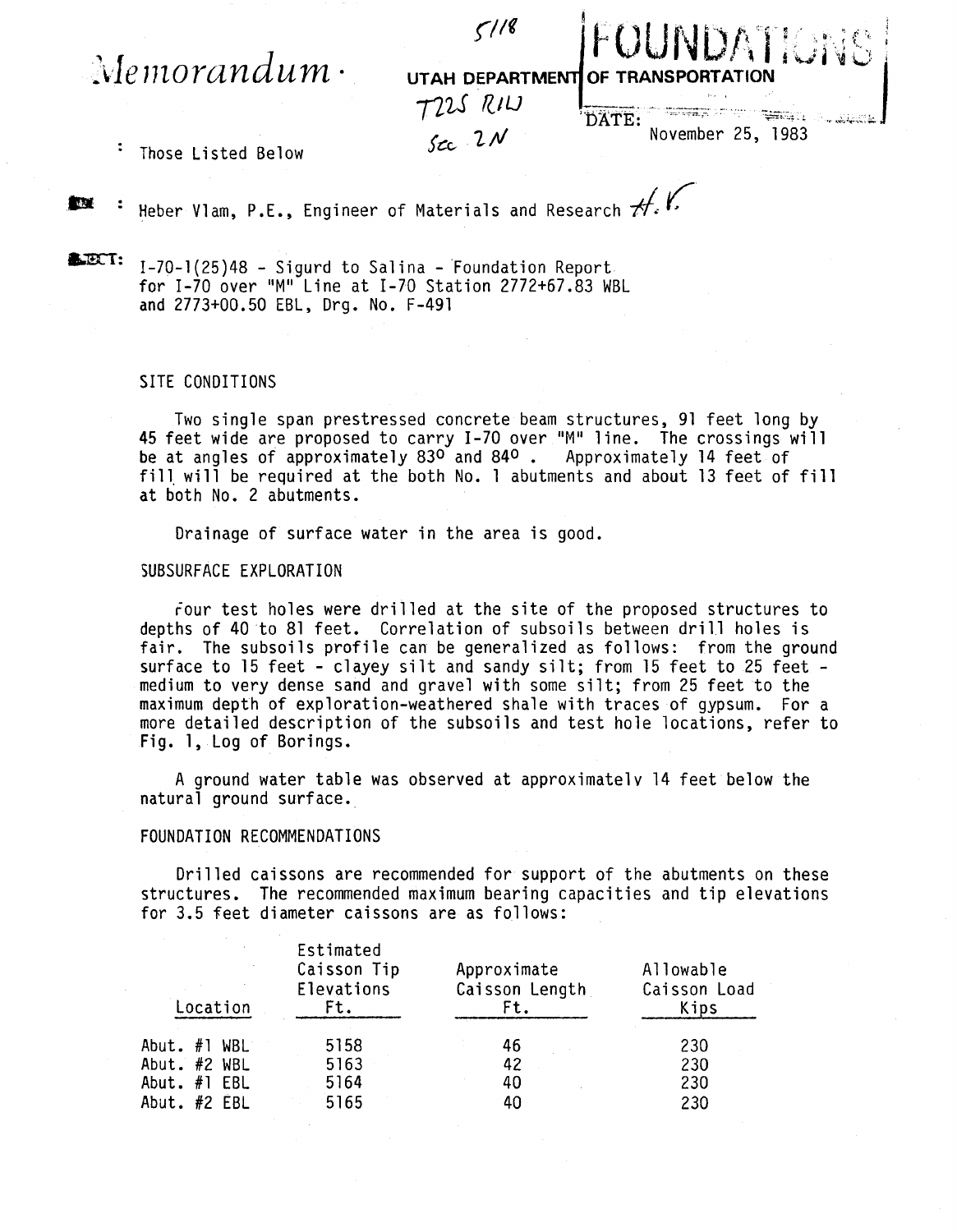-ill Hote  $No. 2$ 1773+10<br>t. of .t-10 WBL &  $\iota$ ths  $B.P.F.$ F Ground'Line Very loose - sandy silt with clay  $\overline{2}$ ,9 覆  $\overline{a}$ A-4(5) NA-NP-24 5 Layers of clayey silt with sand, silt and some gravel  $\mathcal{L}$  $A - 2 - 4 NA - NP - 18$  $^{\prime}$  $52/12''$  $A-1-\alpha$  NA-NP-12  $20$ Ŵ, Medium to very dense-Ref. sand and gravel<br>with some silt and<br>a few cobbles 38 Z,  $\overline{\mathcal{E}}$ °0  $A-4(B)$  39-10-21 40 55/6"<br>Ref.  $A - 6 (B) 34 - 11 - 21$ Highly weathered  $50/5.5$  $40^{\circ}$ to weathered shale<br>with traces of Ref aypsum and a few<br>thin beds of 55 | 6"<br>Ref. siltstone  $50$ 

Drill Hole  $No.3$  $5 + r$  $2773+44$ 24  $Ff$  Rt of I-70 EBL  $6$ Elevations Depths  $B.P.F.$ Ground Line  $5202.$ Loose-sandy silt  $A - 4/7$   $26 - 7 - 21$  $5193 -$ O  $A-4(B)$  26-6-32  $\sqrt{2}$ Q, Ŵ Loose-clayey sitt with  $5187.3-\sqrt{-14.7}$ of sandy silt  $A-1 - D$  NA. NP. 15  $5/84$ 18 Silty sand  $2\dot{o}$  $\overline{a}$  $A-I-BNA-NP-1O$ Very dense-sond and<br>gravel with silt  $5177 25$  $A.6(10)$  36 - 14 - 20  $60$ Weathered shale  $50/5$ " with traces of  $30<sup>1</sup>$ gypsum and a few<br>thin beds of  $R$ ef. siltstone  $50/5"$ J.  $Ref$  $A-6(9)$  34 -13 -18  $5162 - 40$ 

**KEY TO DRILLING LOG** 

**RELATIVE DENSITY(NON-PLAST)C SANDBIS:** VERY LOOSE - LESS THAN 4 BLOWS PER FOU'  $LOGSE - 4$  TO 10 BLOWS PER FOOT. **MEDIUM - 10 TO 30 BLOWS PER FOOT.**<br>DENSE - 30 TO 50 BLOWS PER FOOT. **VERY DENSE-MORE THAN 50 BLOWS PER FOG** 

CONSISTENCY (PLASTIC-SILT & CLAY)<br>VERY SOFT - LESS THAN 2 BLOWS PER FOOT.  $SOFT - 2 TO 4 BLOWS PER FOOT$ **MEDIUM - 4 TO 8 BLOWS PER FOOT.**<br>STIFF - 8 TO 15 BLOWS PER FOOT. **VERY STIFF 15 TO 30 BLOWS PER FOOT.** HARD- MORE THAN 30 BLOWS PER FOOT.



**NORTHER** 

> VOTE: Water table readings were not taken on Drill Holes

FIGURE 1

County